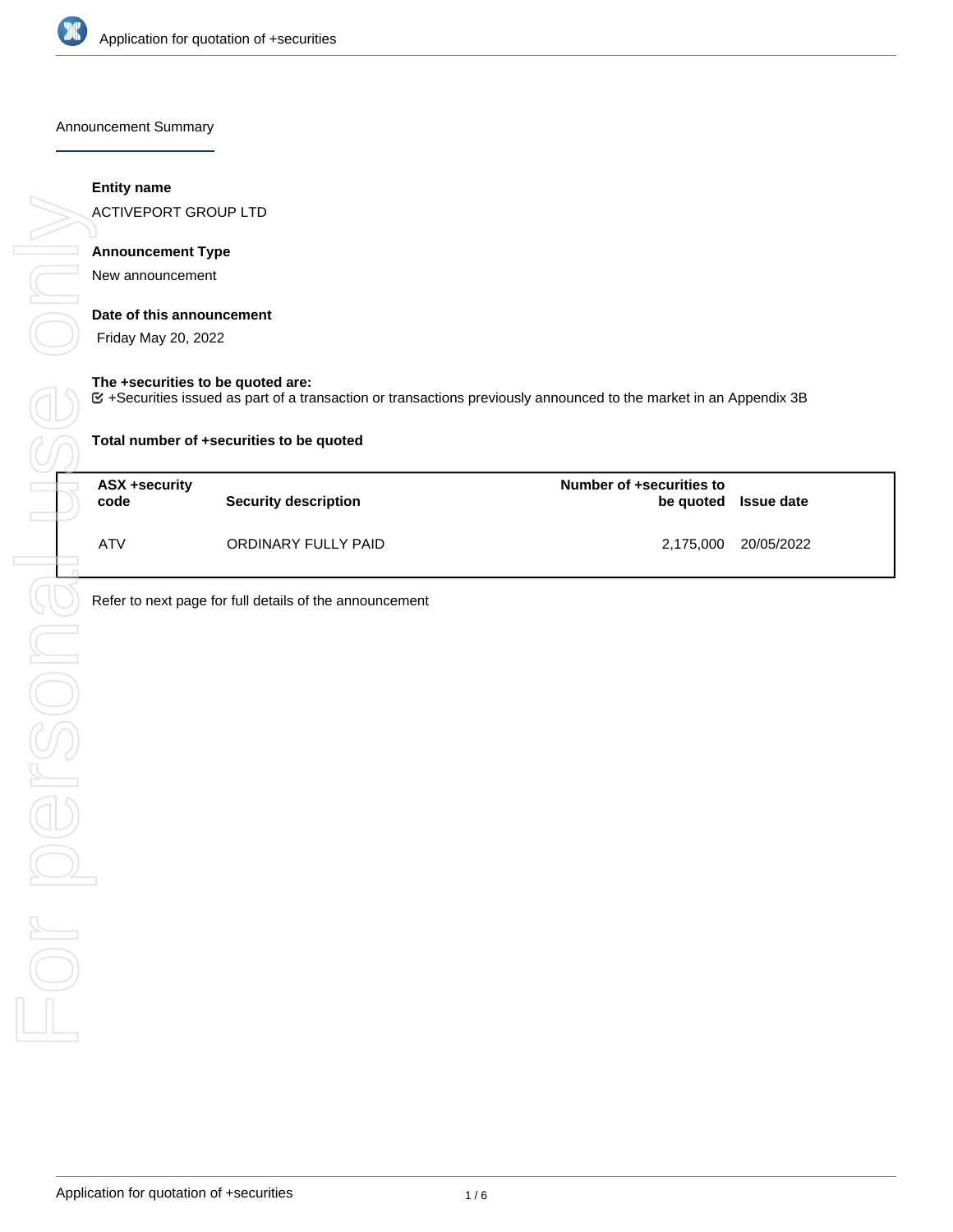

Part 1 - Entity and announcement details

**1.1 Name of entity**

ACTIVEPORT GROUP LTD

We (the entity named above) apply for +quotation of the following +securities and agree to the matters set out in Appendix 2A of the ASX Listing Rules.

**1.2 Registered number type**

ABN

**Registration number** 24636569634

**1.3 ASX issuer code**

ATV

**1.4 The announcement is**

New announcement

20/5/2022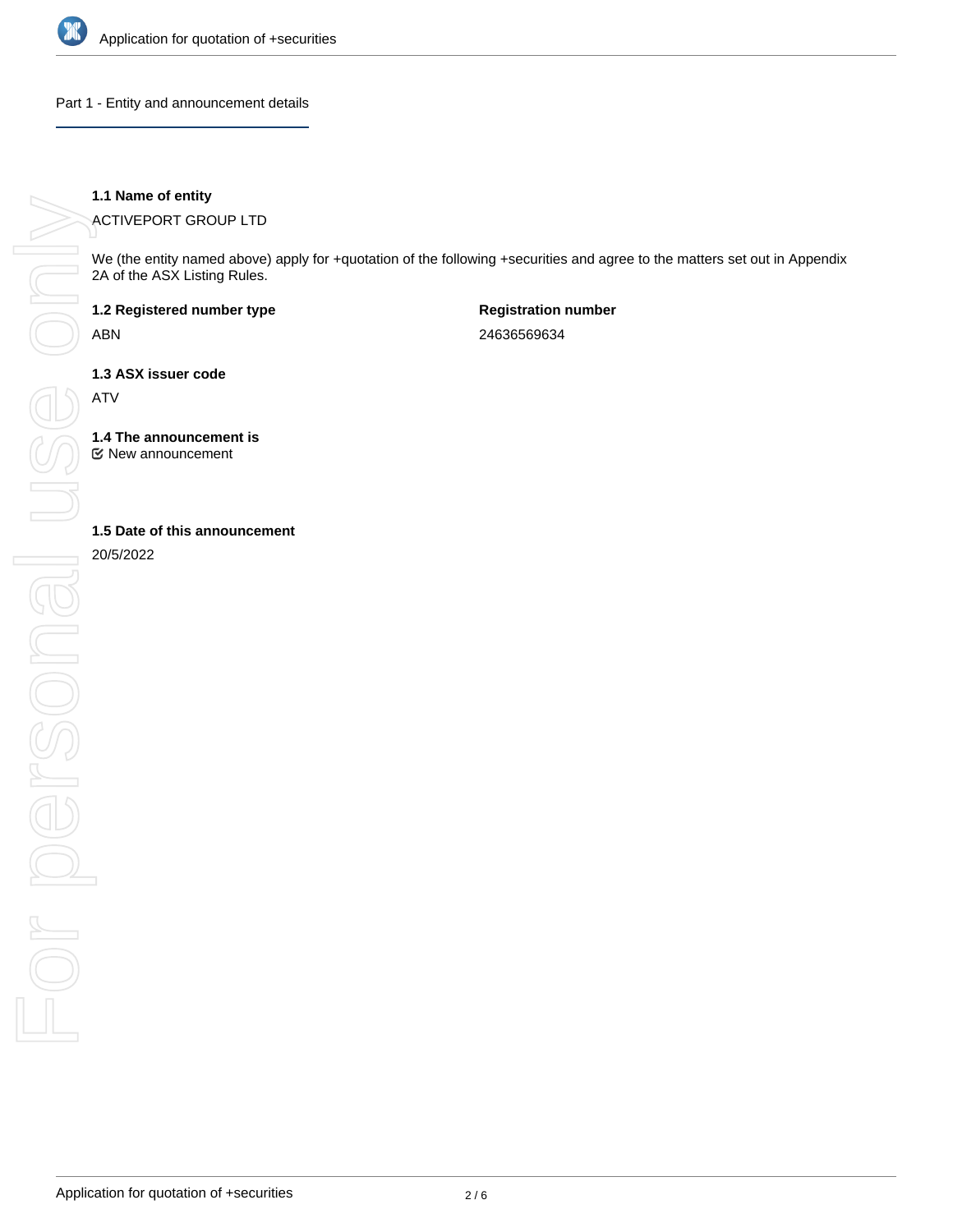

## Part 2 - Type of Issue

## **2.1 The +securities to be quoted are:**

+Securities issued as part of a transaction or transactions previously announced to the market in an Appendix 3B

#### **Previous Appendix 3B details:**

| <b>Announcement Date and</b><br>Time | <b>Announcement Title</b>                   | Selected Appendix 3B to submit quotation<br>reguest |  |
|--------------------------------------|---------------------------------------------|-----------------------------------------------------|--|
| 06-May-2022 12:24                    | New - Proposed issue of securities -<br>ATV | A placement or other type of issue                  |  |

**Appendix 3B?** No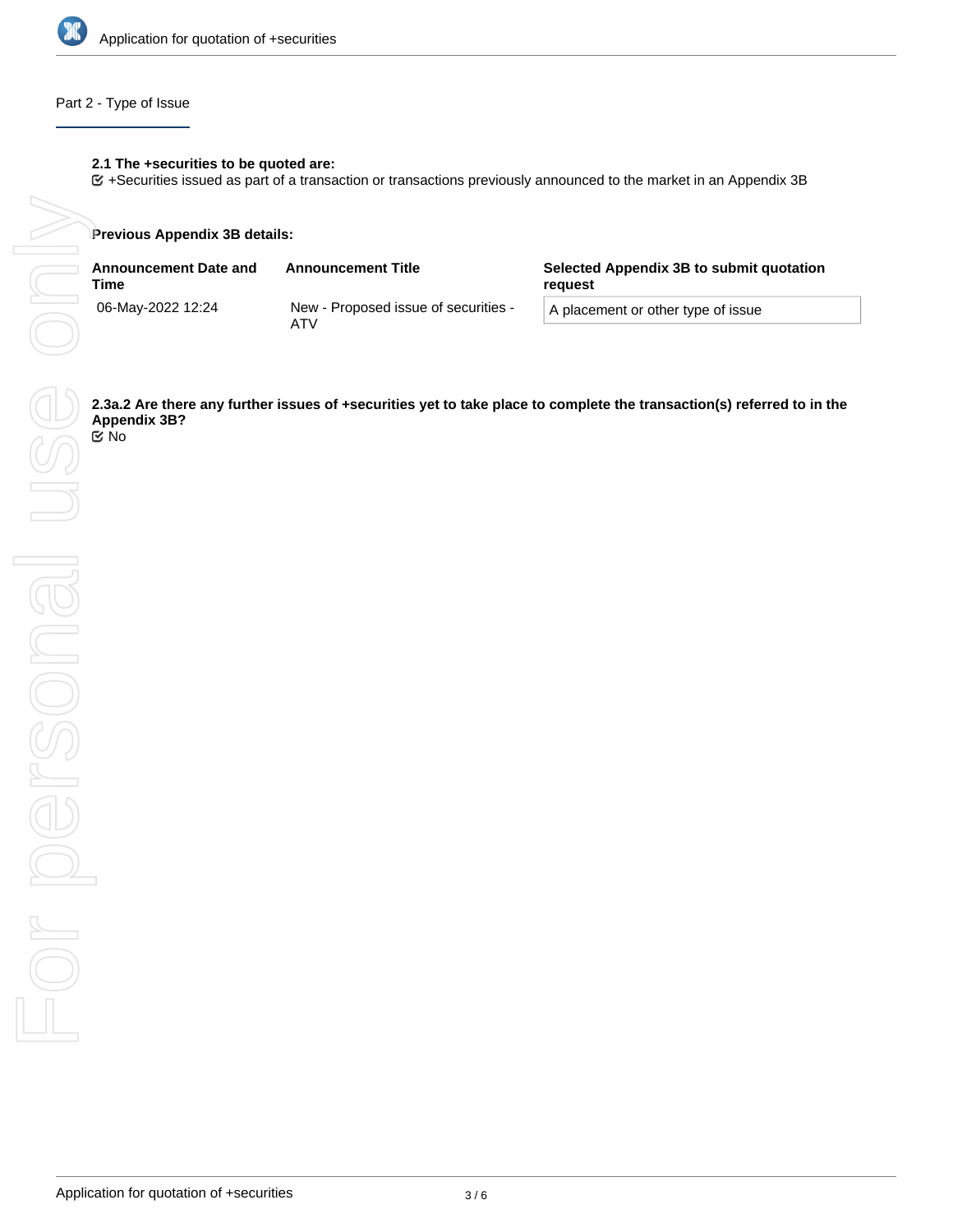

Part 3A - number and type of +securities to be quoted where issue has previously been notified to ASX in an Appendix 3B

#### Placement Details

**ASX +security code and description** ATV : ORDINARY FULLY PAID

**Issue date** 20/5/2022

#### Distribution Schedule

**Provide a distribution schedule for the new +securities according to the categories set out in the left hand column including the number of recipients and the total percentage of the new +securities held by the recipients in each category.**

| Number of +securities held | <b>Number of holders</b> | Total percentage of +securities held<br>For example, to enter a value of 50%<br>please input as 50.00 |
|----------------------------|--------------------------|-------------------------------------------------------------------------------------------------------|
| $1 - 1,000$                |                          | %                                                                                                     |
| $1,001 - 5,000$            |                          | %                                                                                                     |
| $5,001 - 10,000$           |                          | %                                                                                                     |
| 10,001 - 100,000           |                          | %                                                                                                     |
| 100,001 and over           |                          | %                                                                                                     |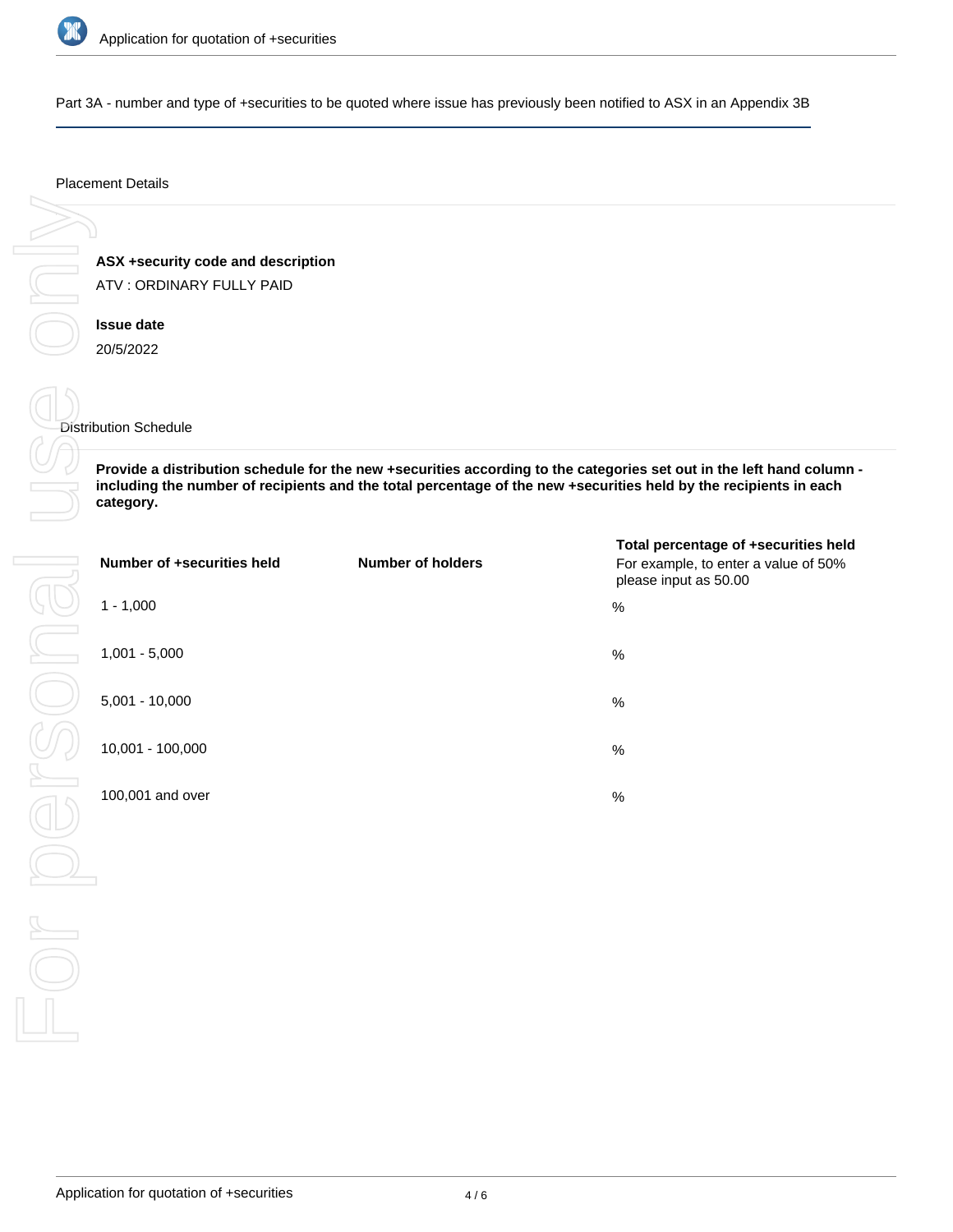

Issue details

### **Number of +securities to be quoted**

2,175,000

## **Are the +securities being issued for a cash consideration?**

No

## **Please describe the consideration being provided for the +securities**

Acquisition of 100% of Digital Immortality Pty Ltd (trading as Future Broadband)

### **Please provide an estimate (in AUD) of the value of the consideration being provided per +security for the +securities to be quoted**

0.200000

## **Any other information the entity wishes to provide about the +securities to be quoted**